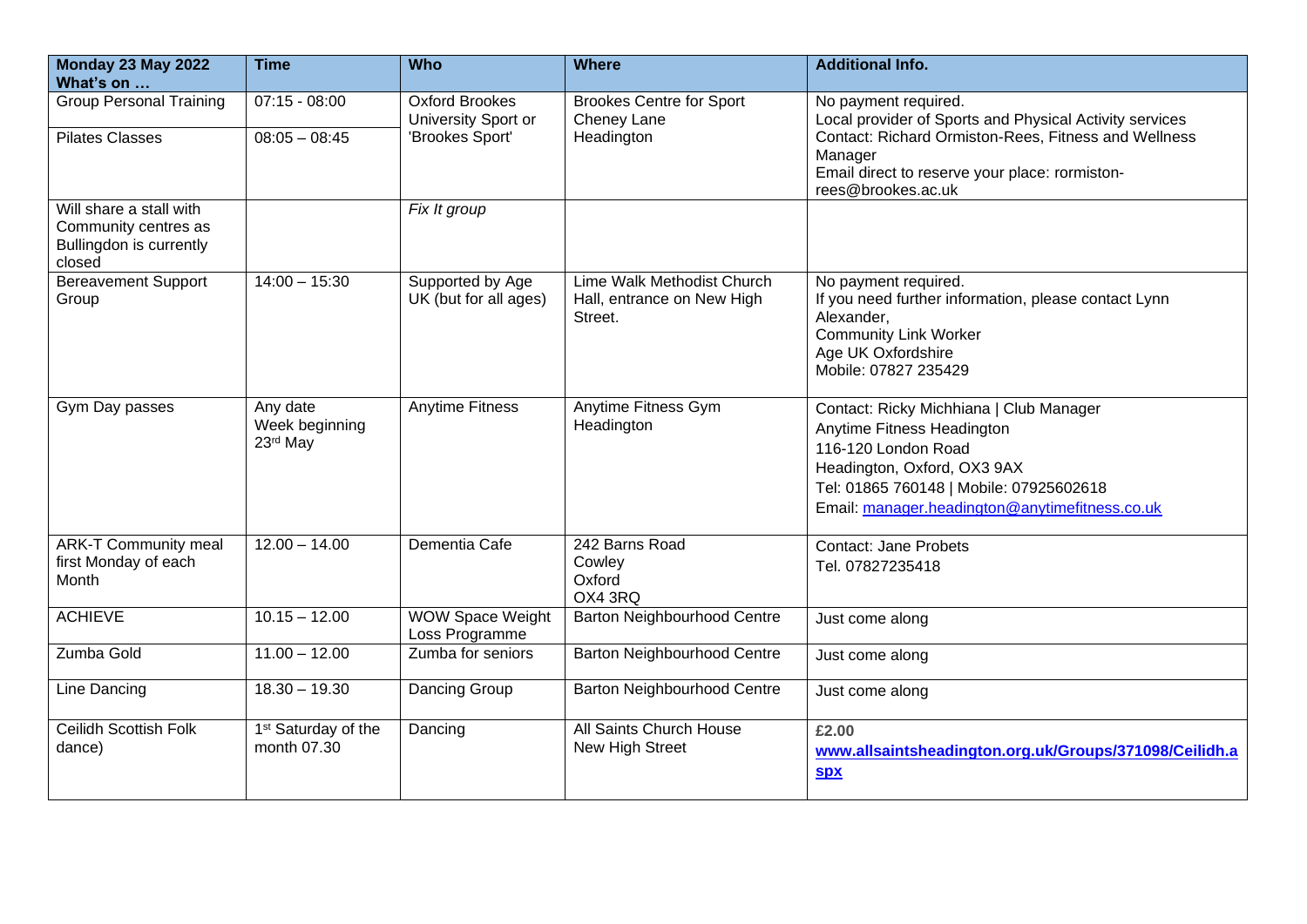| <b>Board Game Cafe</b>                | 2 <sup>nd</sup> Monday of the<br>month<br>$07.30 - 21.30$ | Games                                                              | All Saints Church House<br>New High Street     | www.alsaintsheadington.org.uk/Groups/366032Board_G<br>ame Caf%C3%A9.aspx                                                                |
|---------------------------------------|-----------------------------------------------------------|--------------------------------------------------------------------|------------------------------------------------|-----------------------------------------------------------------------------------------------------------------------------------------|
| Jiu Jitsu                             | $19.00 - 21.00$                                           |                                                                    | <b>Risinghurst Community Centre</b>            | First session free!<br>Contact: Tom Smith, tom.d.smith@outlook.com                                                                      |
| Zumba                                 | $18.15 - 19.15$                                           | Dance/exercise                                                     | <b>Risinghurst Community Centre</b>            | Contact: Wendy Allan, zumbawendyohft@gmail.com                                                                                          |
| Coffee and Craft Group                | $10.30 - 12.30$                                           |                                                                    | St Mary's Church, Barton                       | Contact: Lynn Bossward 01865 604263<br>info@stmarysbarton.com                                                                           |
| Tea on Monday with Knit<br>and Natter | Fortnightly<br>$15.00 - 16.30$                            |                                                                    | <b>St Andrews Church</b><br>Old Headington     | Free<br>Contact: Helen Small, 07944981493                                                                                               |
| Tuesday 24 May 2022<br>What's on      | <b>Time</b>                                               | <b>What</b>                                                        | <b>Where</b>                                   | <b>Additional Info.</b>                                                                                                                 |
| <b>Group Personal Training</b>        | $12:15 - 13:00$                                           | <b>Oxford Brookes</b><br>University Sport or                       | <b>Brookes Centre for Sport</b><br>Cheney Lane | No payment required<br>Local provider of Sports and Physical Activity services                                                          |
| <b>Circuit Classes</b>                | $19:00 - 20:00$                                           | 'Brookes Sport'                                                    | Headington                                     | Contact: Richard Ormiston-Rees, Fitness and Wellness<br>Manager<br>Email direct to reserve your place: rormiston-<br>rees@brookes.ac.uk |
| Drop-in session -puzzles<br>etc.      | $14:00 - 16.00$                                           | <b>Methodist Church</b>                                            | <b>Lime Walk</b>                               | 1 <sup>st</sup> week free normally £1.00                                                                                                |
| <b>Barton Community Larder</b>        | $14.00 - 18.00$                                           | Community Larder,<br>help achieve<br>sustainable food in<br>Oxford | <b>Barton Neighbourhood Centre</b>             | Membership dependent.<br>Contact: https://www.sofea.uk.com/                                                                             |
| St Mary's Gardening<br>Group          | $10.00 - 12.00$                                           | Anyone interested in<br>gardening $-$<br>membership open to<br>all | St Mary's Church, Barton                       | Contact: Fiona Tracey, 07918463098<br>fionastmarysbarton@gmail.com                                                                      |
| <b>TLC Coffee Morning</b>             | 1 <sup>st</sup> Tuesday of<br>every month                 |                                                                    | St Ebbes Headington Church<br>Lime Walk        | https://www.stebbes.org/families                                                                                                        |
| Man V Fat                             | 19.00 - 19.30                                             | Weight loss group for<br>men only                                  | <b>Barton Park Pavilion</b>                    | Come along to first session                                                                                                             |
| Yoga                                  | 18.30 - 19.30                                             |                                                                    | https://www.sofea.uk.com/                      | Come along for the first session                                                                                                        |
| Weekly drop in at Church<br>Hall      | $14.00 - 16.00$                                           | Open to all                                                        | Lime Walk<br>Methodist Church                  | Contact: sue.greatmilton@outlook.com                                                                                                    |
| <b>Toddlers and Company</b>           | 09.30                                                     | <b>Toddlers and carers</b>                                         | Headington Baptist Church<br>Old High Street   | Contact: https://hbc-oxford.org.uk                                                                                                      |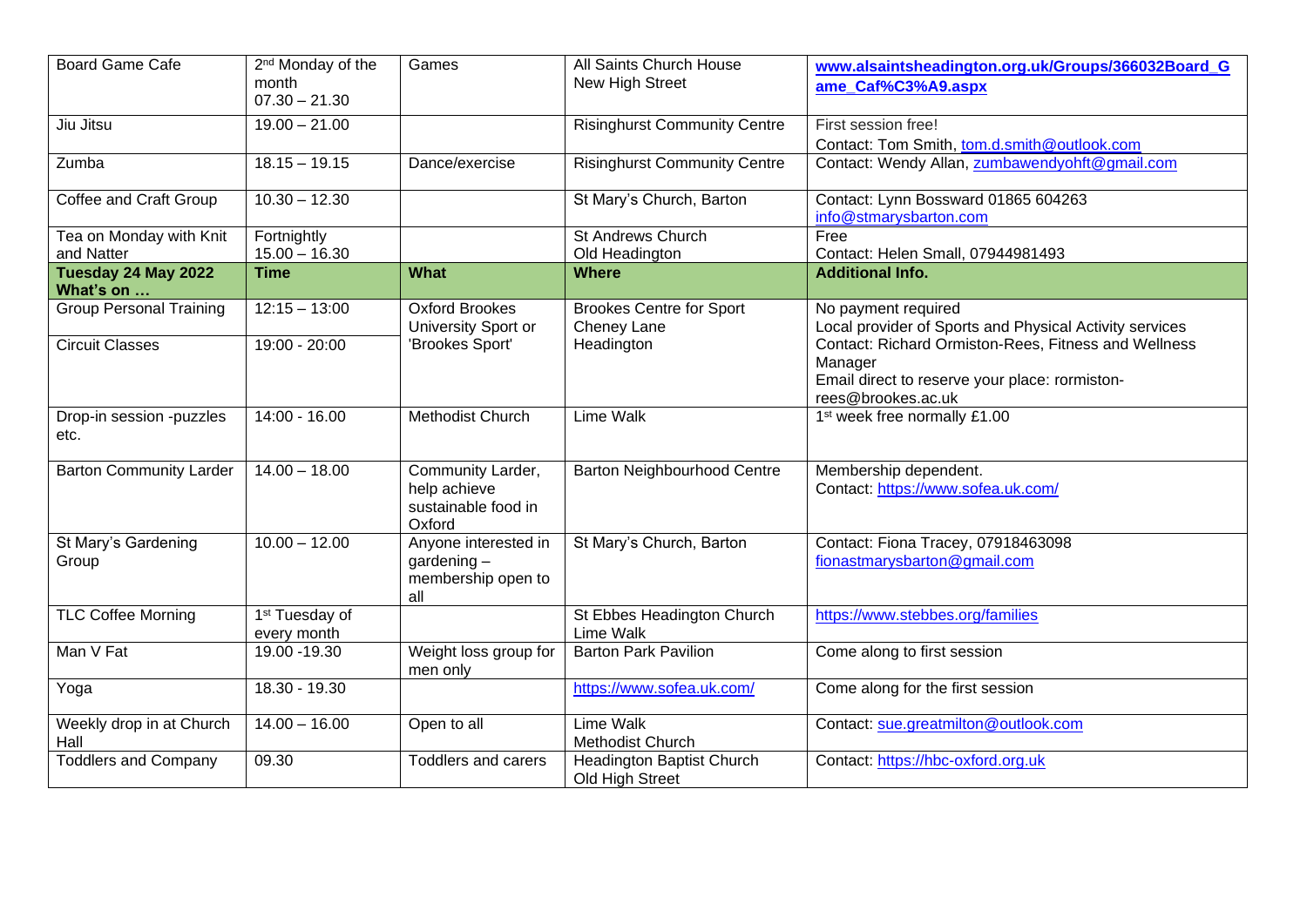| <b>HIIT Class</b>                         | 09:15<br>10:15                                     | <b>Jeneration Fitness</b><br>Post-natal class                | <b>ALL Saints Church House</b>                                                      | Fitness classes and personal training. Specialises in post-<br>natal training and children are always welcome to come.<br>Contact: Jen Skym, 07779909299,<br>Jenerationfitnessuk@gmail.com |
|-------------------------------------------|----------------------------------------------------|--------------------------------------------------------------|-------------------------------------------------------------------------------------|--------------------------------------------------------------------------------------------------------------------------------------------------------------------------------------------|
| <b>Wednesday 25 May 2022</b><br>What's on | <b>Time</b>                                        | <b>What</b>                                                  | <b>Where</b>                                                                        | <b>Additional Info.</b>                                                                                                                                                                    |
| Pilates classes                           | $12:15 - 13:00$                                    | <b>Oxford Brookes</b><br>University Sport or                 | <b>Brookes Centre for Sport</b><br>Cheney Lane                                      | No payment required<br>Contact details see above.                                                                                                                                          |
| <b>Group Personal Training</b>            | 15:30 - 16:15                                      | 'Brookes Sport'                                              | Headington                                                                          |                                                                                                                                                                                            |
| Umbrella Club                             | $13.00 - 15.00$                                    | Men only group -<br>socialise and play<br>board games        | <b>Barton Neighbourhood Centre</b>                                                  | Come along, open to all.<br>Contact: Gerti, 07485311346                                                                                                                                    |
| Tai Chi                                   | $11.00 - 12.00$                                    |                                                              | Barton Neighbourhood Centre                                                         | Just come along.                                                                                                                                                                           |
| Dementia Café                             | $14.30 - 16.30$                                    |                                                              | <b>Barton Community Church only</b><br>open on the first Wednesday of<br>each month |                                                                                                                                                                                            |
| Social Shed                               | $09.30 - 11.30$                                    | Friendship group for<br>adults with learning<br>disabilities | <b>Risinghurst Community Centre</b>                                                 | Cost: £3.50<br>Contact: Lauren Wyatt, Laurenwyattpa@gmail.com                                                                                                                              |
| Pub Lunch                                 | 12.15<br>1 <sup>st</sup> Wednesday of<br>the month |                                                              | Britannia Inn London Road                                                           | Cost of the meal<br>Contact Leon: minister@allsaintsheadington.org.uk                                                                                                                      |
| Splat                                     | 11.00                                              | Babies, Toddlers and<br>Carers                               | St Ebbes Headington Church<br>30 - 34 Lime Walk                                     | £2.00 per adult<br>£1.00 per child<br>Contact: www.stebbesheadington.org/familes                                                                                                           |
| <b>Light Bite</b>                         | $12.00 - 14.00$                                    |                                                              | <b>Headington Baptist Church</b>                                                    | Contact: https://hbc-oxford.org.uk                                                                                                                                                         |
| Thursday 26 May 2022<br>What's on         | <b>Time</b>                                        | <b>What</b>                                                  | <b>Where</b>                                                                        | <b>Additional Info.</b>                                                                                                                                                                    |
| Free hot lunch                            | $12:00 - 15:00$                                    | Open Door - for<br>refugees                                  | <b>St Clement's Centre</b><br><b>Cross Street</b>                                   | No payment required.                                                                                                                                                                       |
| <b>HIIT Class</b>                         | 09:15                                              | <b>Jeneration Fitness</b>                                    | <b>Bury Knowle Park</b>                                                             |                                                                                                                                                                                            |
| Post-natal Class                          | 10:15                                              |                                                              |                                                                                     |                                                                                                                                                                                            |